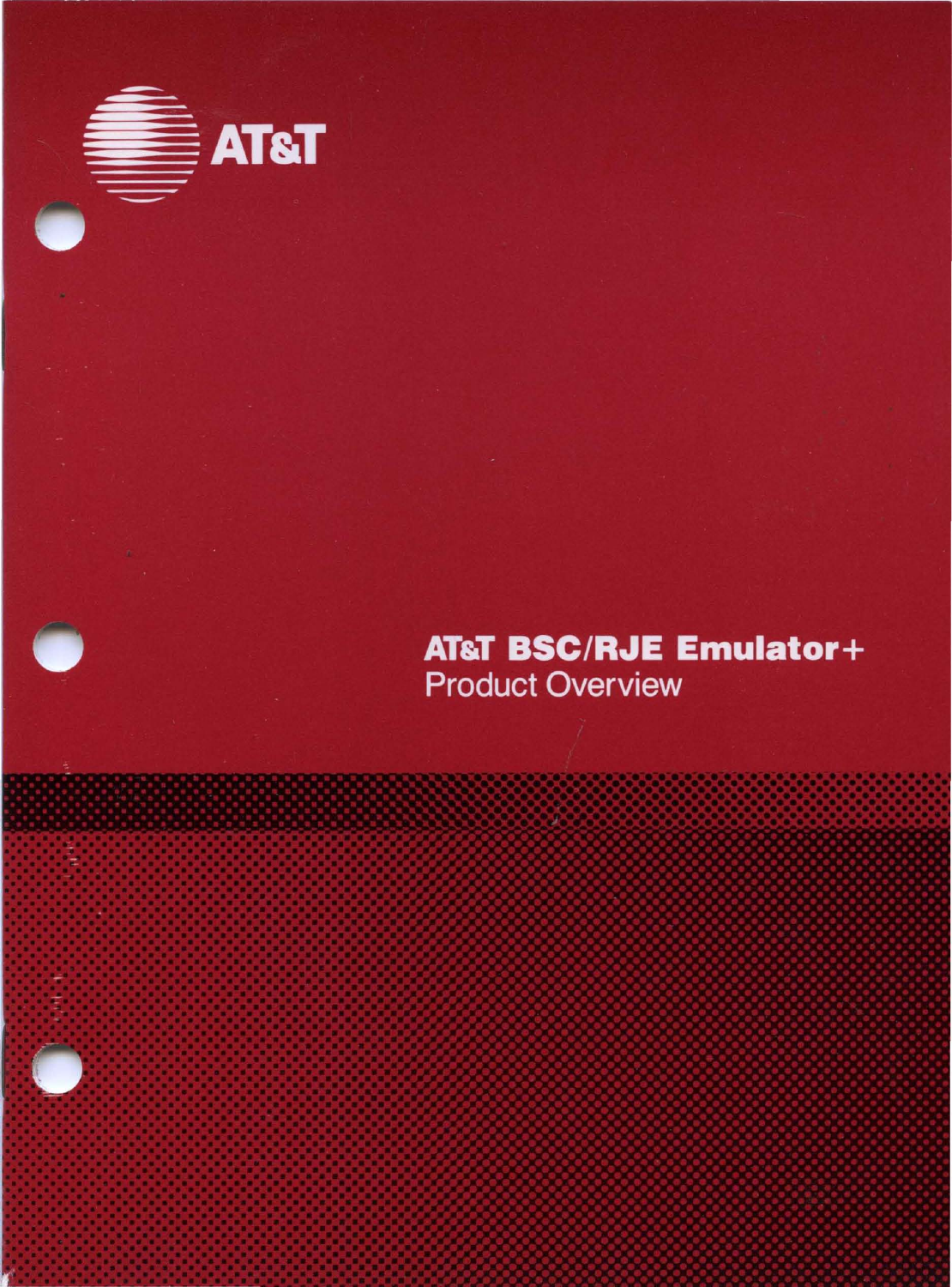

308-098 Issue 1

# AT&T BSC/RJE Emulator+ **Product Overview**

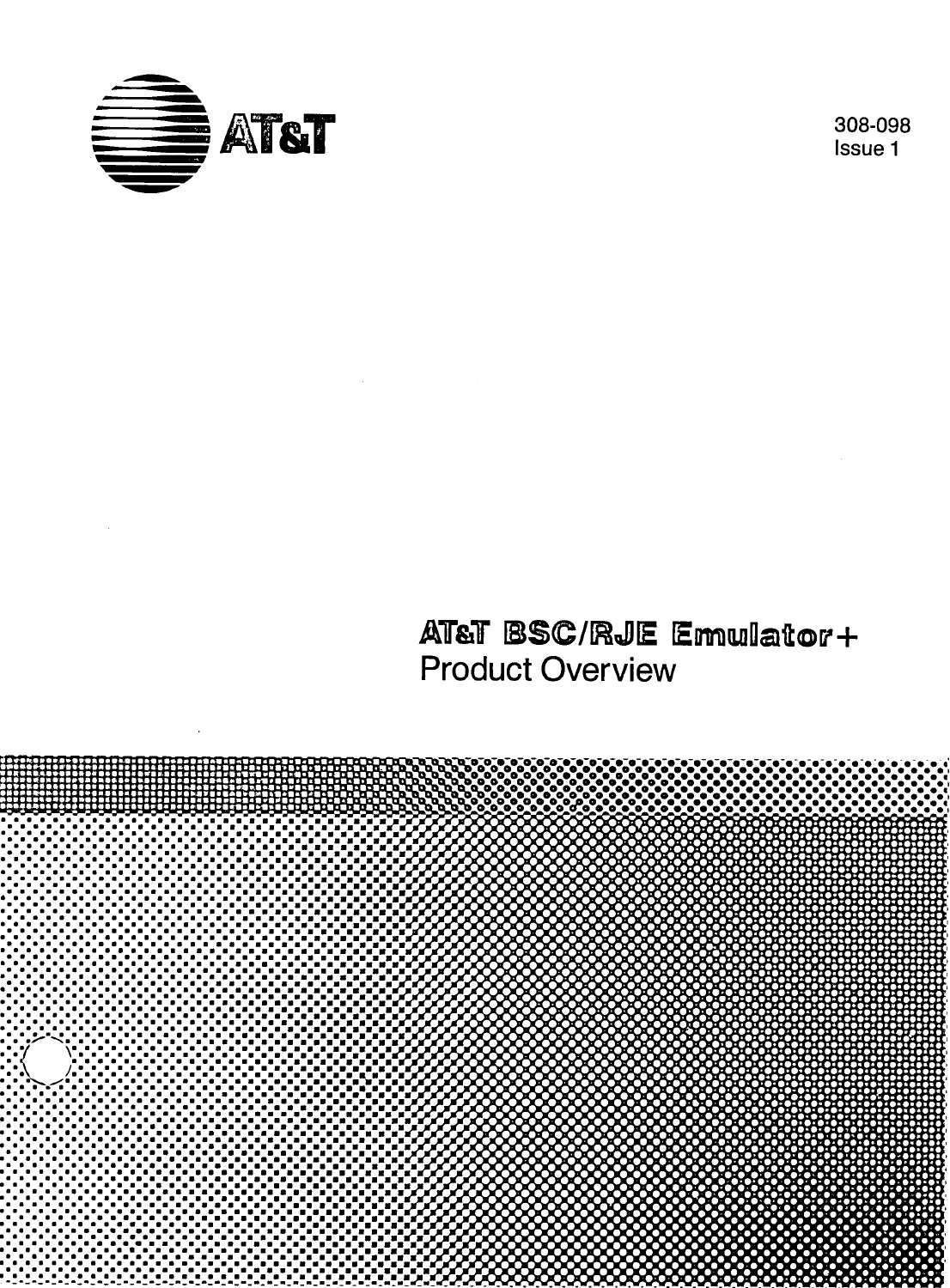©1987 **AT&T All Rights Reserved Printed in USA** 

#### **NOTICE**

The information in this document is subject to change without notice. AT&T assumes no responsibility for any errors that may appear in this document.

UNIX is a registered trademark of AT&T.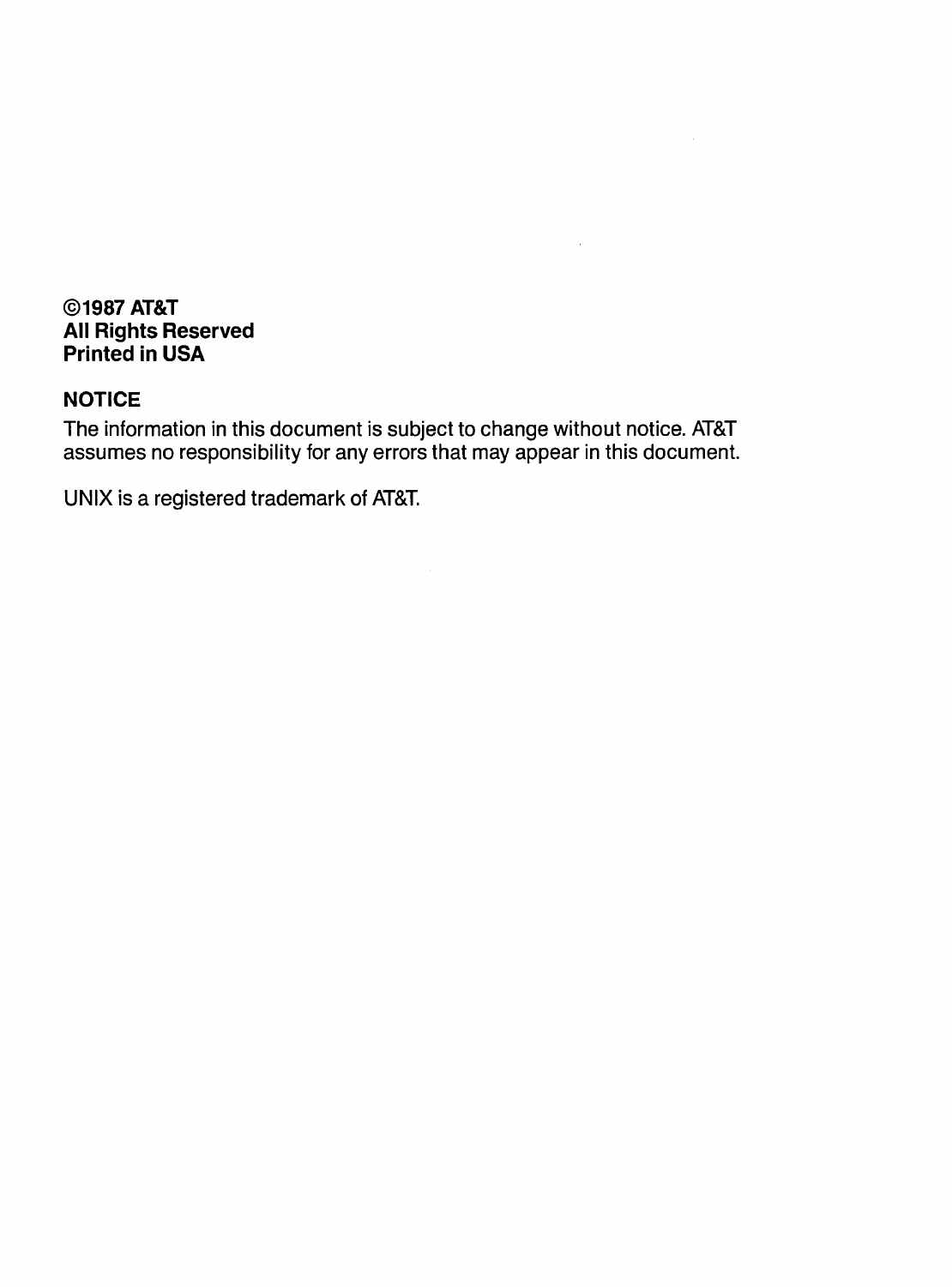## **Product Overview**

| <b>Introduction</b>                                     |                |
|---------------------------------------------------------|----------------|
| <b>Features</b>                                         | $\overline{2}$ |
| <b>User-Host Communication</b>                          | 4              |
| <b>Operating Requirements</b>                           | 7              |
| AT&T 3B Computer<br><b>Terminal Requirements</b>        |                |
| <b>Software Requirements</b>                            | 7              |
| <b>Documentation</b>                                    | 9              |
| AT&T BSC/RJE Emulator+<br>Intelligent Serial Controller | 9<br>9         |
| <b>UNIX System V</b>                                    | 9              |
| IBM 2780/3780 RJE Documentation                         | 9              |

### **Ordering AT&T Documentation**

10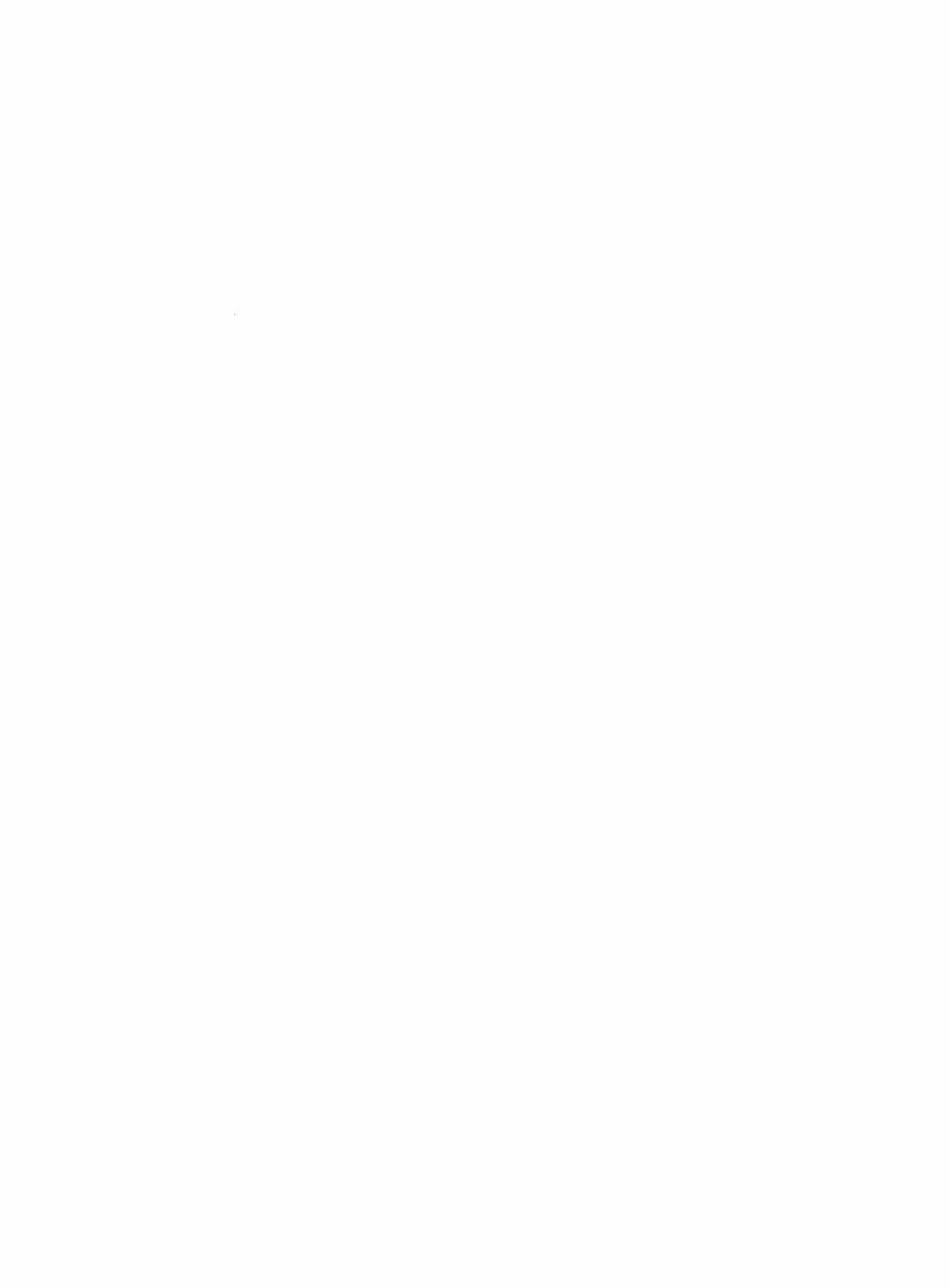# **List of Figures**

 $\ddot{\phantom{a}}$ 

| <b>Figure 1:</b> User-to-Host Communication Path |   |
|--------------------------------------------------|---|
| <b>Figure 2:</b> Host-to-User Communication Path | 6 |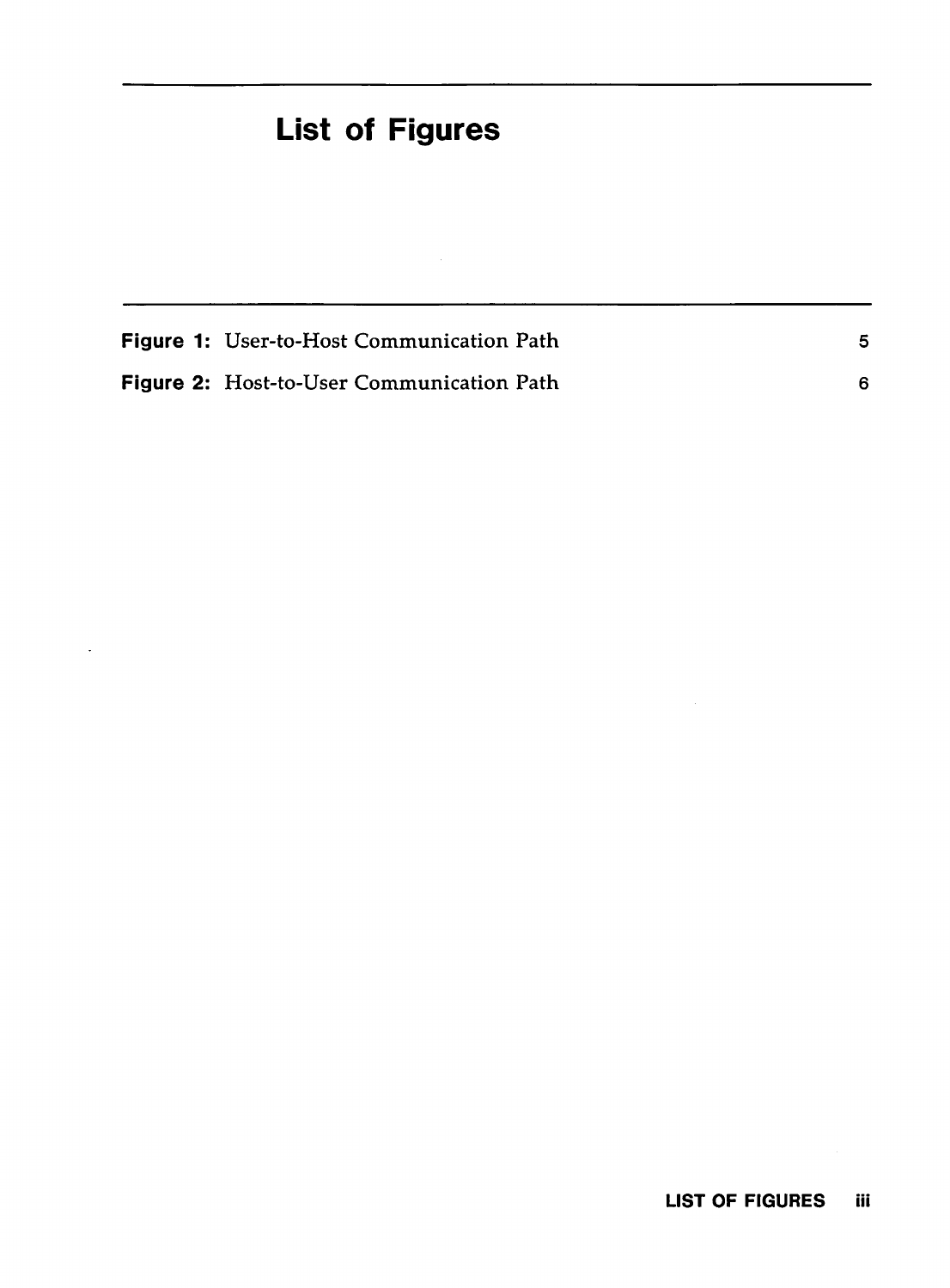$\mathcal{L}(\mathcal{A})$  and  $\mathcal{L}(\mathcal{A})$  .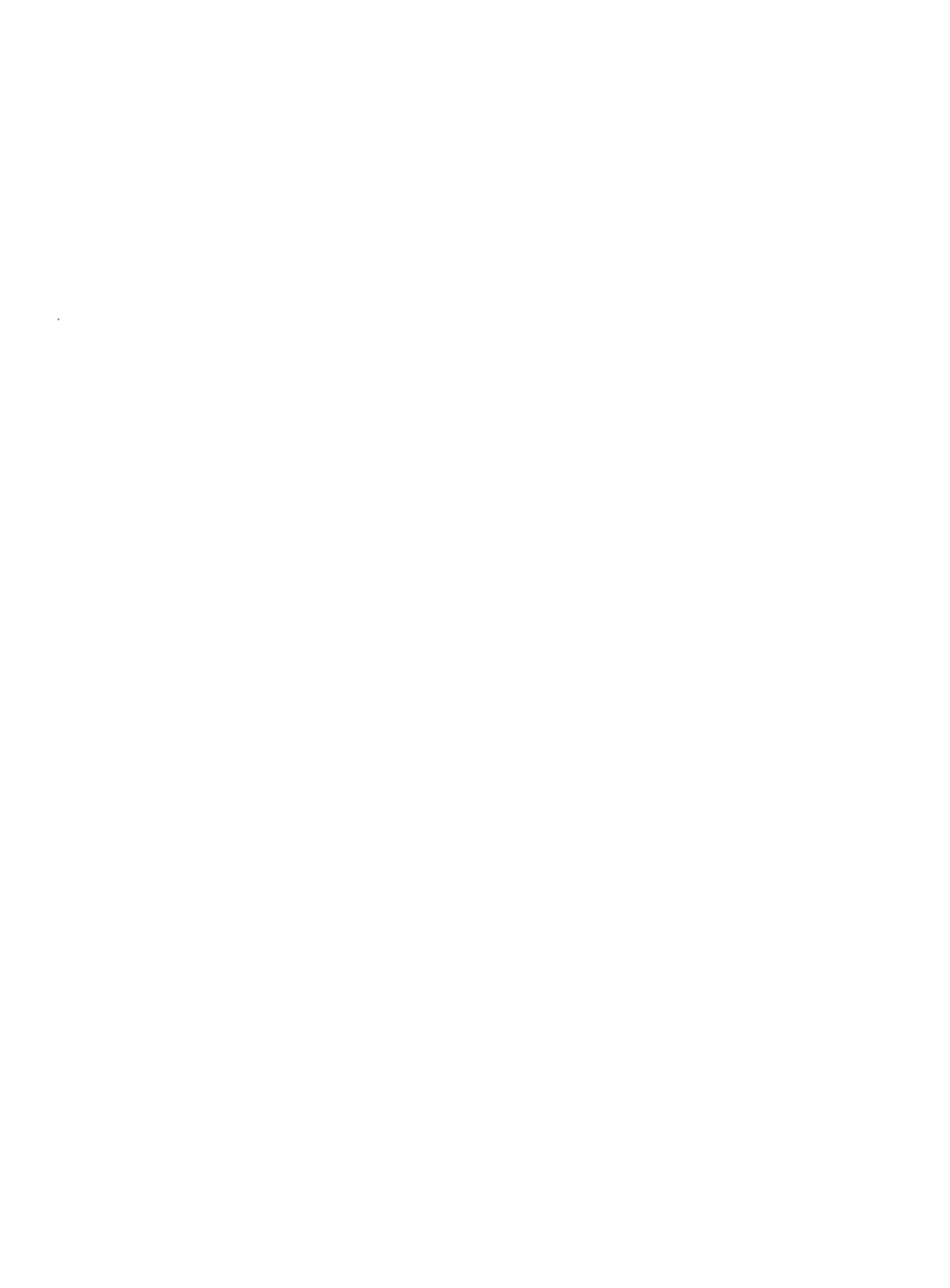### **Introduction**

The AT&T BSC/RJE Emulator+ is a networking software product that allows you to use your 3B Computer to communicate with an IBM or IBMcompatible host system. Written in the C programming language, and running under the UNIX System V operating system, the AT&T BSC/RJE Emulator+ emulates an IBM Binary Synchronous Communication (BSC) Remote Job Entry (RJE) workstation.

RJE workstations are designed to send and receive large volumes of data over a communication line. Transmission can take place between a workstation and a host computer or between two workstations. All RJE workstations operate on point-to-point lines.

There are three types of BSC/RJE workstations: 2780, 3780, and HASP. Although they all perform similar functions, the three types of BSC/RJE workstation differ in detail. For example, BSC 2780 and BSC 3780 workstations are quite similar; they both support one card reader, one printer, and one card punch. However, the 3780 has several additional features, such as space compression/expansion, which increase throughput. BSC HASP workstations support up to seven card readers, seven printers, and seven card punches, with the restriction that the total number of printers and punches must not exceed eight. HASP allows records from several components to be multi-leaved, that is, records from several components can be combined into a single block for transmission. The AT&T BSC/RJE Emulator+ can emulate all three types of BSC/RJE workstation.

IBM RJE workstations support three categories of input device (card reader, console keyboard, and diskette), and three categories of output device (card punch, printer, and diskette). Each category obeys its own formatting rules. An IBM RJE workstation reads data from an input device, does the appropriate formatting and blocking for that device, and sends the data over the communication line. Conversely, it accepts data from the communication line, does the appropriate formatting and blocking, and routes the data to the output device specified by the user.

The AT&T BSC/RJE Emulator+ uses the same categories of input and output device as the IBM RJE workstation. But instead of using input and output devices, the AT&T BSC/RJE Emulator+ reads data from and writes data to disk files, which act as virtual input and output devices. The AT&T BSC/RJE Emulator+ also formats and blocks input and output data in the same way as an IBM RJE workstation. This provides the user with a convenient means of transferring files from one computer system to another.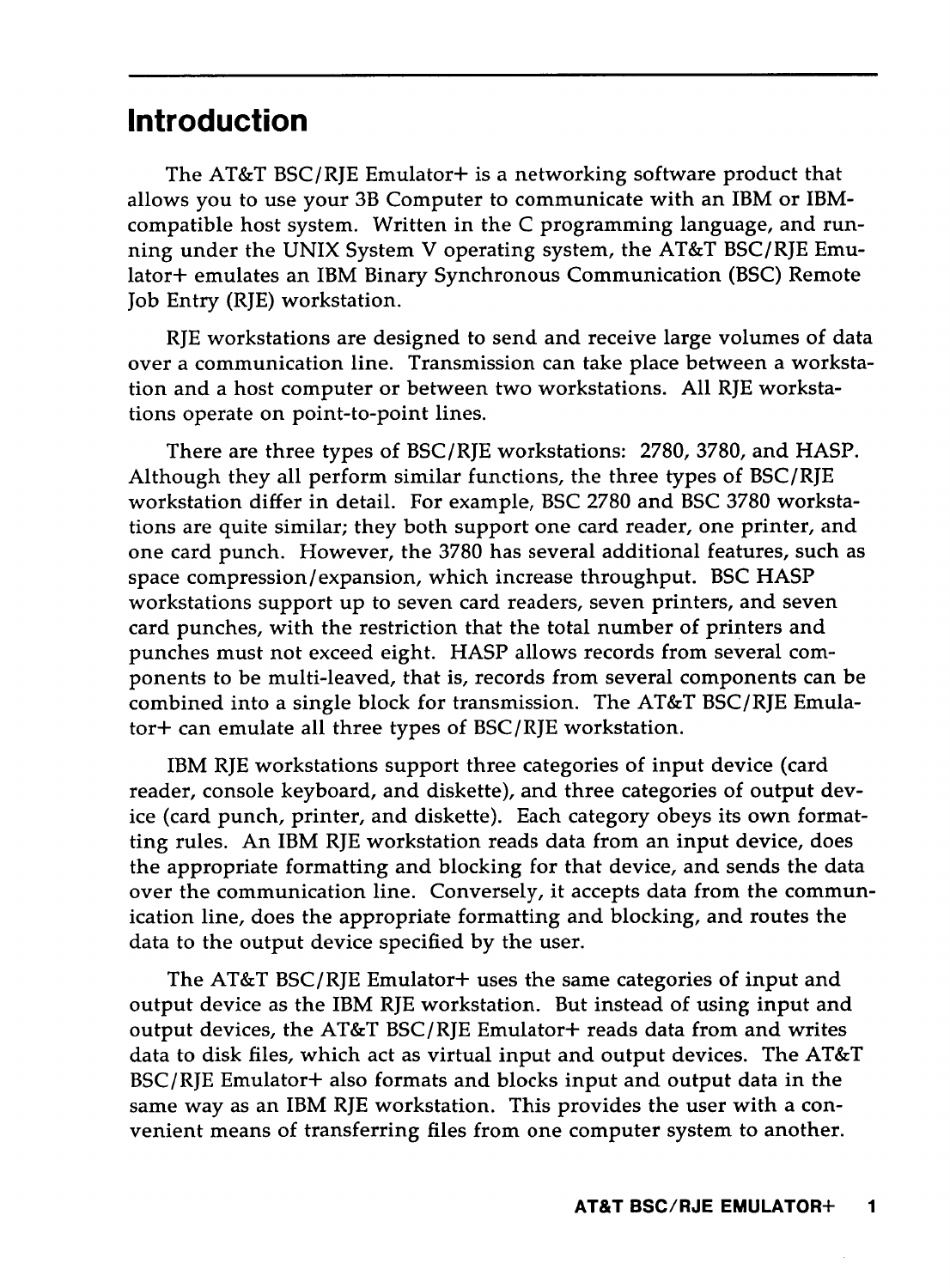## **Features**

The AT&T BSC/RJE Emulator+ allows the 3B Computer to emulate the following devices:

- **IBM 2780 Data Transmission Terminal**
- IBM 3780 Data Communications Terminal
- **IBM HASP Workstation**

RJE emulation is performed by the 3B Computer without additional hardware or software at the host. All important features of these devices are emulated, including:

- Multi-user capability. Several users can submit jobs to the host concurrently.
- $\blacksquare$  Queued job entry. The user's command to send a file is executed immediately if no other jobs are on the queue to be transmitted. If there are other jobs waiting to be transmitted, the send command is queued locally and awaits its turn for execution.
- Automatic Routing. This feature allows the user to route the output of a job to the directory or file of his or her choice.
- System Console Support. This feature allows the user to submit console commands to the remote host. Responses from the host are displayed at the terminal designated as the system console and are written to the log file specified at system start-up time. The system console can be dynamically changed to be any user's terminal.
- Error recovery. The AT&T BSC/RJE Emulator+ system is capable of recovering itself if a line goes down or the system crashes. Once the System Administrator has restarted the BSC/RJE Emulator+ and connection has been re-established with the remote host, the emulator will attempt to send all the files that were previously queued for transmission.

In addition, this new release of the BSC/RJE Emulator+ offers the following enhancements:

• New configuration options. It is now possible to configure the Emulator+ to operate in transparent mode, to ignore Block Sequence Numbers, to accommodate DOS/POWER 2.2.0, and to terminate itself automatically after an idle period specified by the user.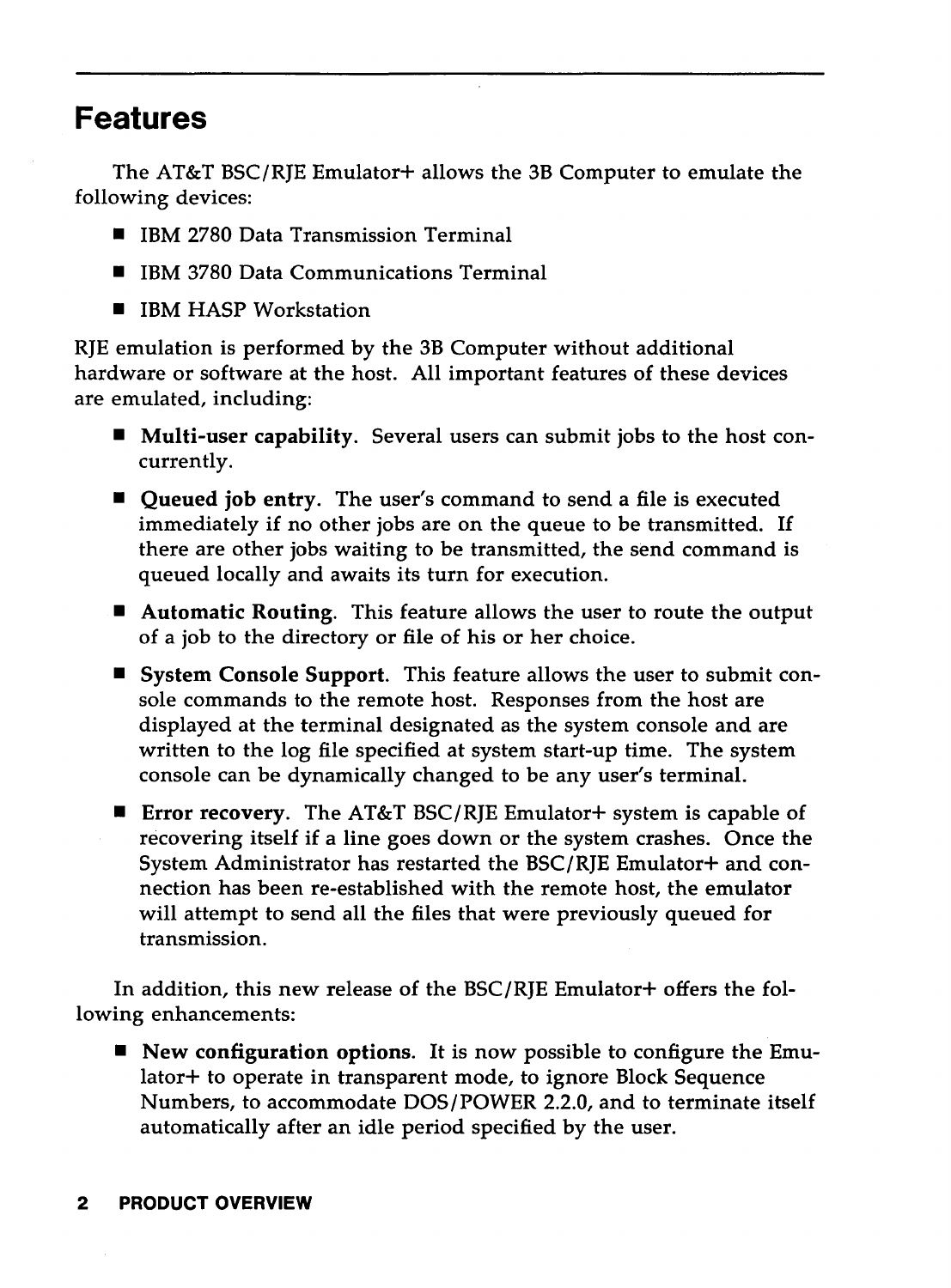- New installation scripts. The new scripts allow the user to run the Emulator+ concurrently with other AT&T products using additional ISC or lOA/SOLI communication boards under UNIX System V Release 2.0.5 and later releases.
- New clone script. A new script allows users to run multiple AT&T BSC/RJE Emulators simultaneously on additional communication boards.
- **New documentation.** The documentation has been completely rewritten to be consistent in format and structure with the latest documentation available for all other AT&T Emulator+ products.

For further details on these new features see the *Release Notes* that describe your product.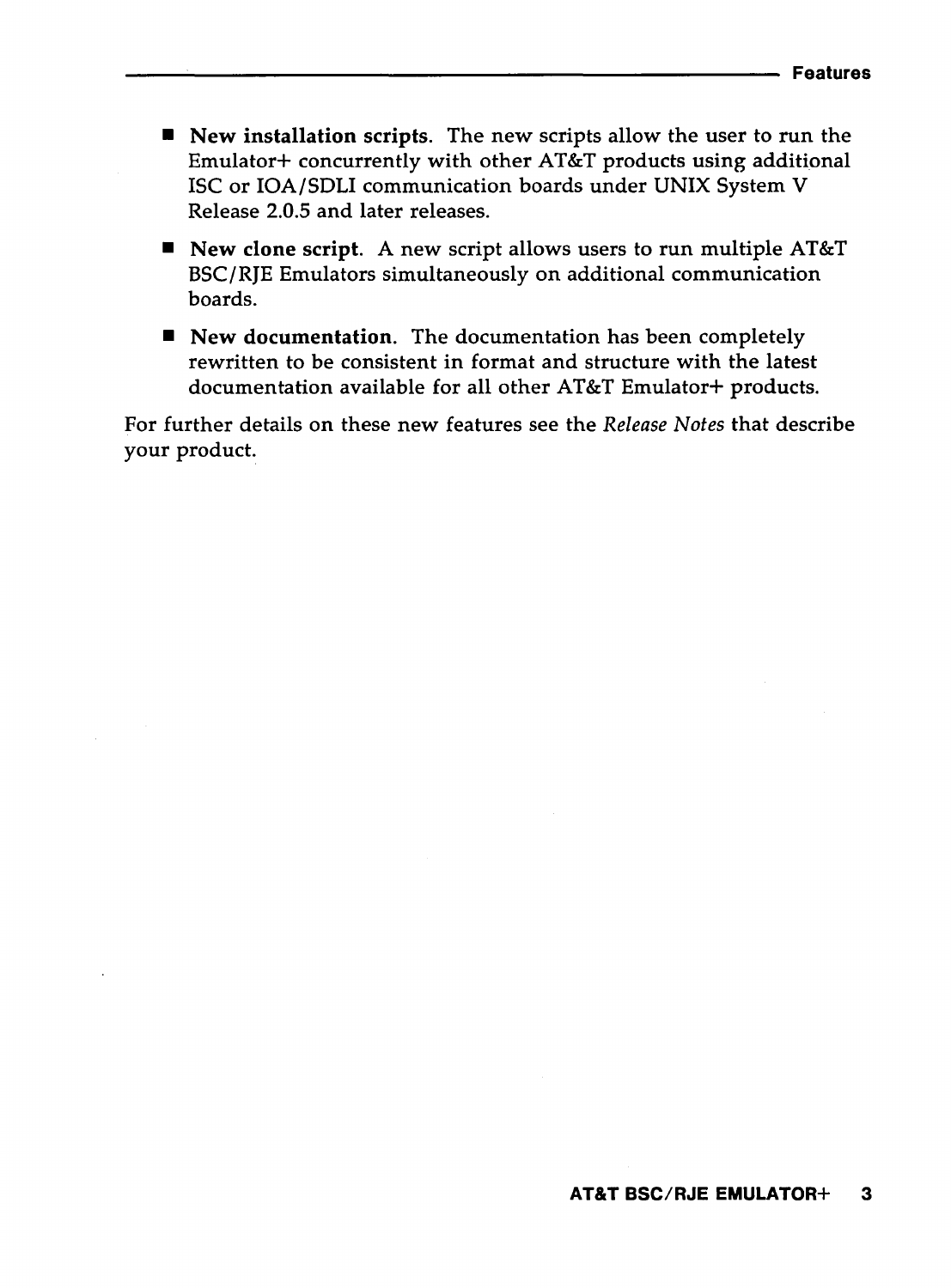### **User-Host Communication**

The AT&T BSC/RJE Emulator+ consists of the following four major processes:

- $\blacksquare$  rje the user interface process; runs on the main processor.
- $\blacksquare$  bscrie the RJE controller process; runs on the main processor.
- $\blacksquare$  disptch the post-processing process, started by the **bscrie** process; runs on the main processor.
- $\blacksquare$  Imrie the line interface process, started by the **bscrie** process; runs on the communications board.

The user interface process, rje, and the bscrje process communicate via a pipe (referred to as the "rje pipe") that is named when the bscrje process is started. The bscrje process communicates with the Imrje process (running on the communications board), which in turn communicates with the host via a Bisync link.

Figure 1 illustrates the communication path from the user to the host.

#### **4 PRODUCT OVERVIEW**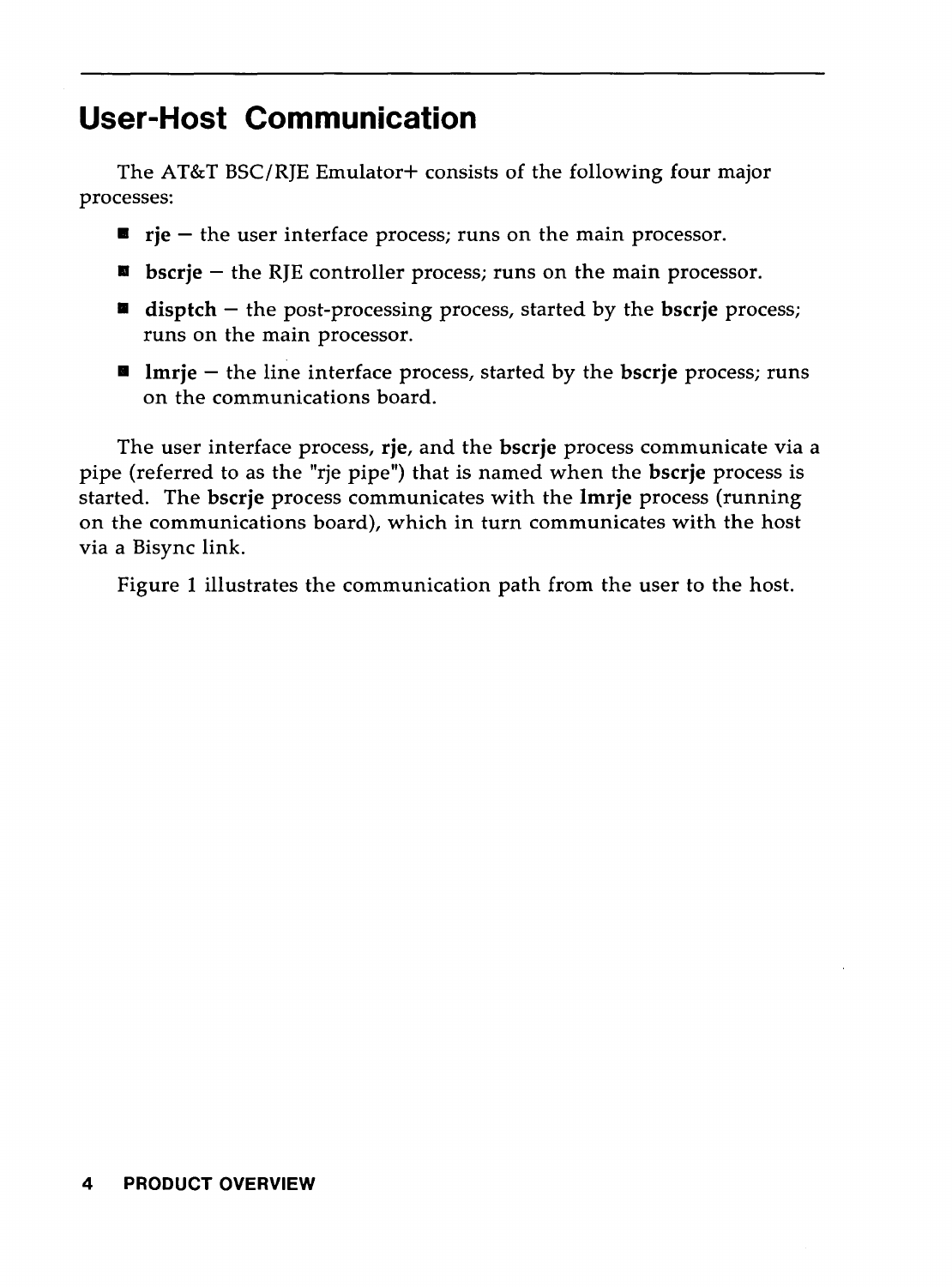

Figure 1: User-to-Host Communication Path

Conversely, data from the host follows the same path in reverse to the bscrje process. When the bscrje process receives the data, it gives the data a name and places them in its output directory. If the automatic routing feature is in effect, the output is then routed to the proper user destination by the disptch process. Figure 2 illustrates the communication path from the host to the user.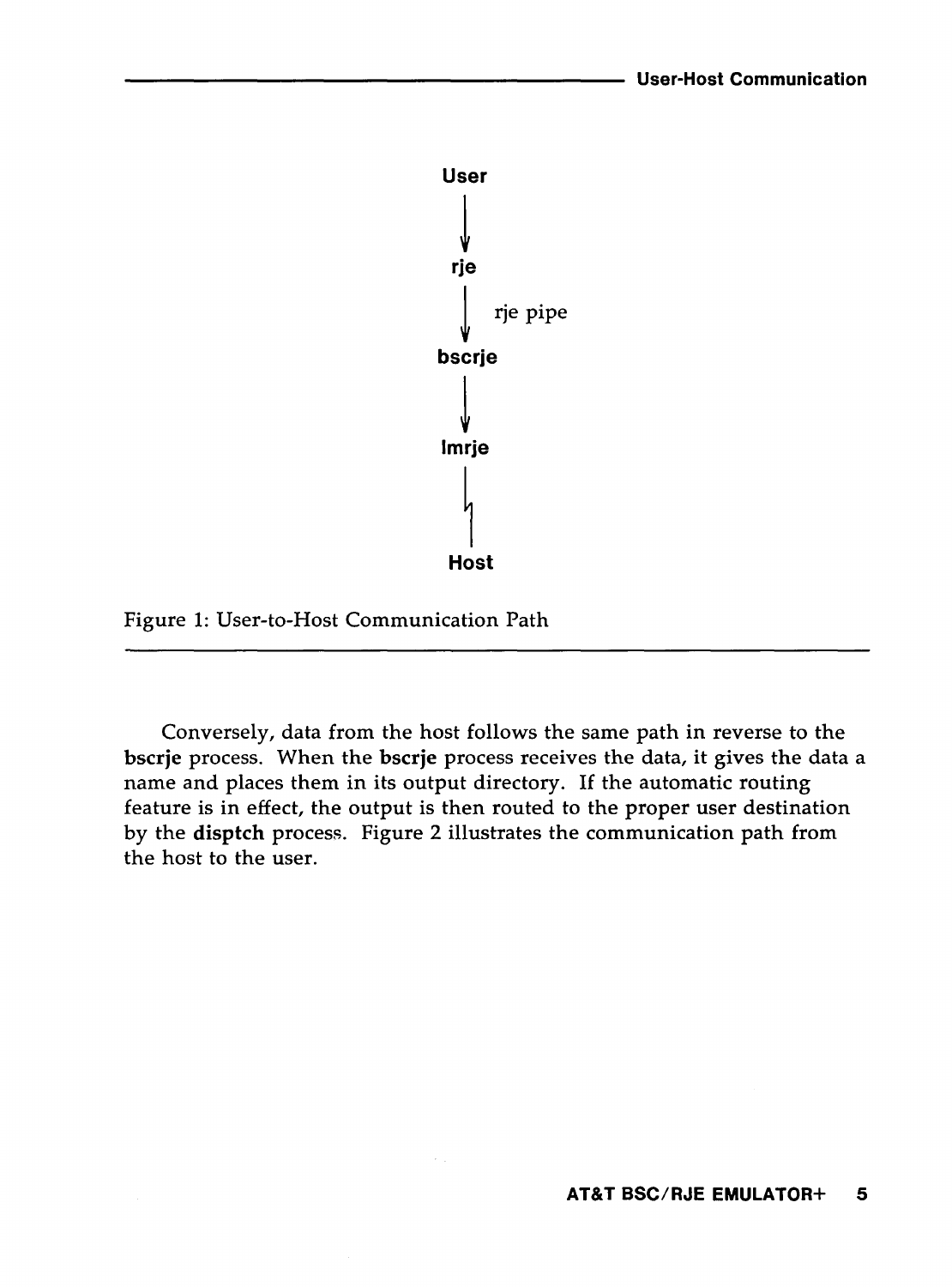

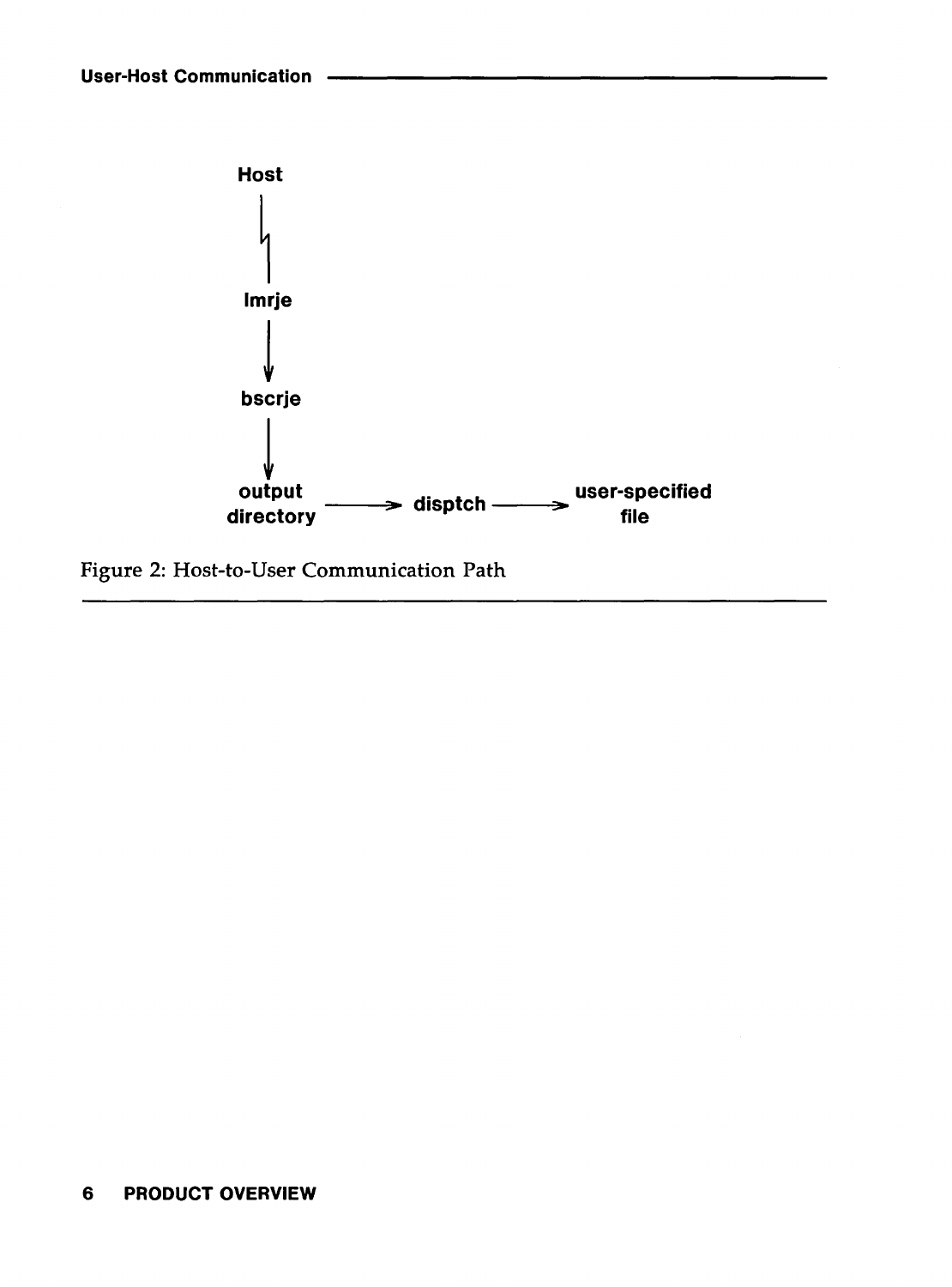### **Operating Requirements**

#### **AT&T 38 Computer**

The AT&T BSC/RJE Emulator+ is intended for use on an AT&T 3B Computer. It is recommended that the 3B Computer have at least two megabytes of RAM when running the Emulator+.

- **I** The 3B2 Computer must be equipped with an Intelligent Serial Controller (ISC) board. The ISC board should be installed following the procedures in the *AT&T 3B2 Computer Intelligent Serial Controller Manual.* (A separate ISC board is required for each active communication line to a host.)
- II The 3B5 and 3B15 Computers must be equipped with an Input/Output Accelerator (lOA) processor and a Synchronous Data Link Interface (SOLI) board.

The 3B Computer connects to the host using the switched telephone network or a non-switched (leased or private) line and a synchronous modem. All RJE workstations operate on point-to-point lines. The host connects to the communication line through a communications controller, data adapter unit, or transmission control unit that is attached to the line using a modem that is compatible with the modem used by the 3B Computer. The AT&T BSC/RJE Emulator+ operates at line speeds up to 4800 baud.

#### **Terminal Requirements**

The AT&T BSC/RJE Emulator+ works with any ASCII terminal supported by the AT&T 3B Computer.

#### **Software Requirements**

The AT&T BSC/RJE Emulator+ is designed to run under UNIX System V Release 2.0 and all subsequent releases. In addition, the Inter-process Communications Utilities and the Terminal Information Utilities packages are required.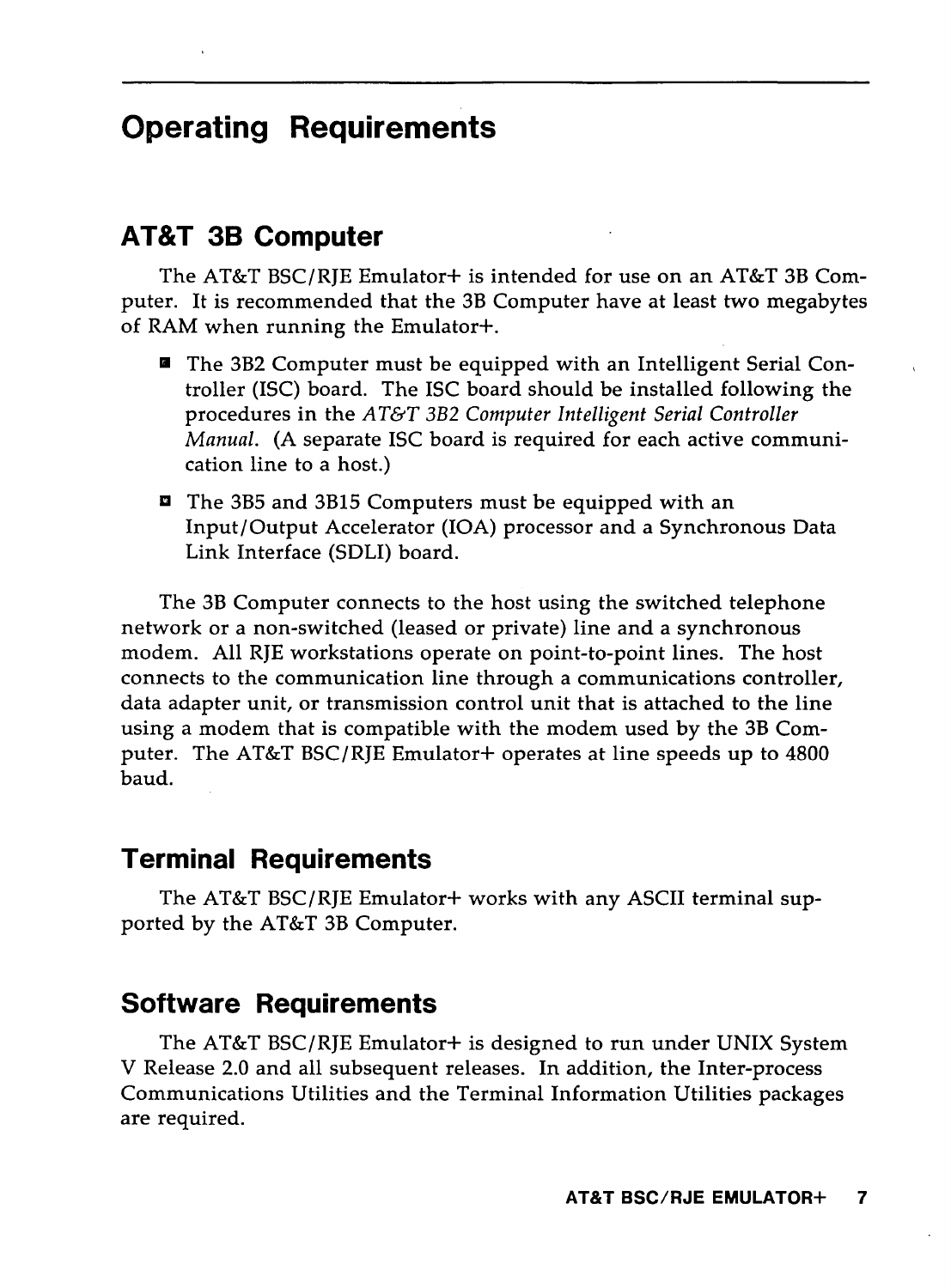- The 3B2 Computer must be running UNIX System V Release 2.0 or later, and the ISC board must be installed before the AT&T BSC/RIE Emulator+ software package is installed.
- The 3B5 Computer must be running UNIX System V Release 2.0 or later as well as Release 1.2 or 1.3 of the VPM firmware.
- The 3B15 Computer must be running UNIX System V Release 2.1 or later as well as Release 1.2 or 1.3 of the VPM firmware.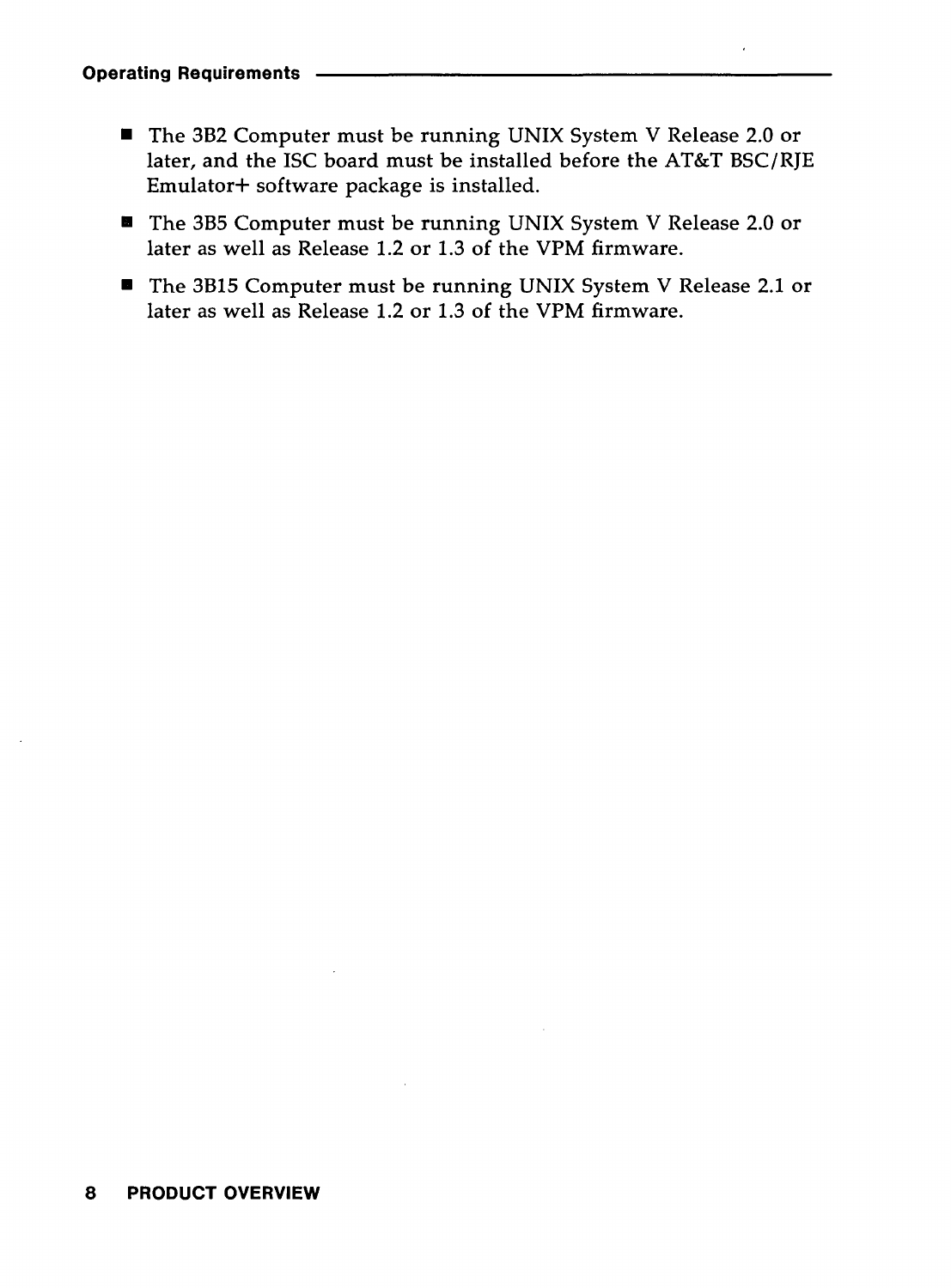### **Documentation**

### **AT&T BSC/RJE Emulator+**

- *AT&T BSC/ RJE Emulator+ User's and System Administrator's Guide* (select code 308-099)
- II *AT&T BSC/ RJE Emulator+ Product Overview* (select code 308-098) This Product Overview is generic (for the 2/5/15), but there are 2 Release Notes.
- <sup>B</sup>*AT&T 3B2 Computer AT&T BSC/ RJE Emulator+ Release Notes* (select code 308-100)
- tI *AT&T 3B5/15 Computer AT&T BSC/RJE Emulator+ Release Notes* (select code 308-104)

#### **Intelligent Serial Controller**

EI *AT&T 3B2 Computer Intelligent Serial Controller Manual* (select code 305-531)

### **UNIX System V**

■ Documents describing UNIX System V are available from the Customer Information Center (see below).

#### **IBM 2780/3780 RJE Documentation**

- *IBM 2780 Data Transmission Terminal -- Component Description* (GA27-3005-3)
- *Component Information for the IBM 3780 Data Communications Terminal*  (GA27 -3063-3)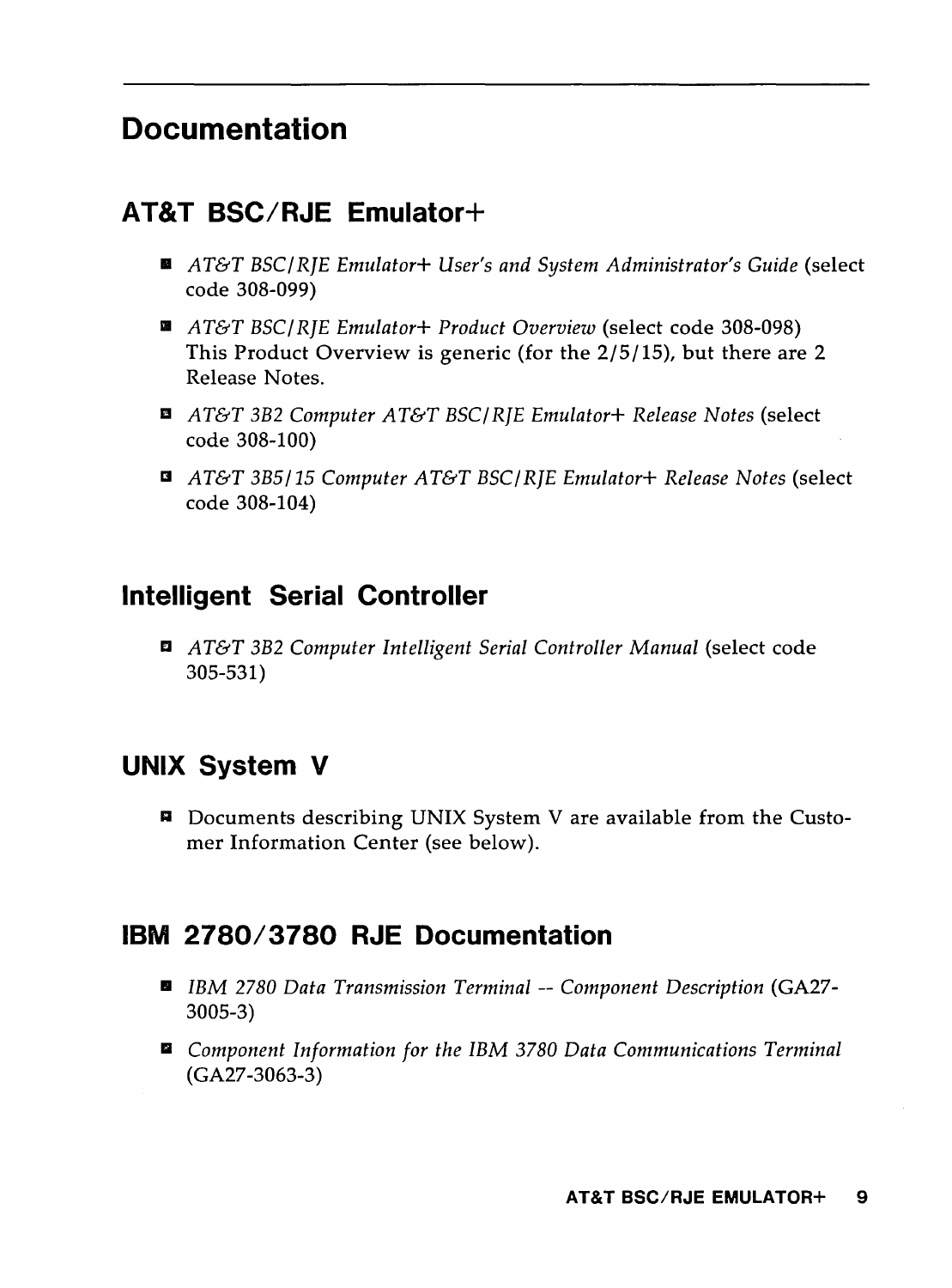### **Ordering AT&T Documentation**

AT&T documentation may be ordered by calling the AT&T Customer Information Center at:

1-800-432-6600 (toll free within the continental United States)

or by writing to:

AT&T Customer Information Center Customer Service Representative P.O. Box 19901 Indianapolis, Indiana 46219